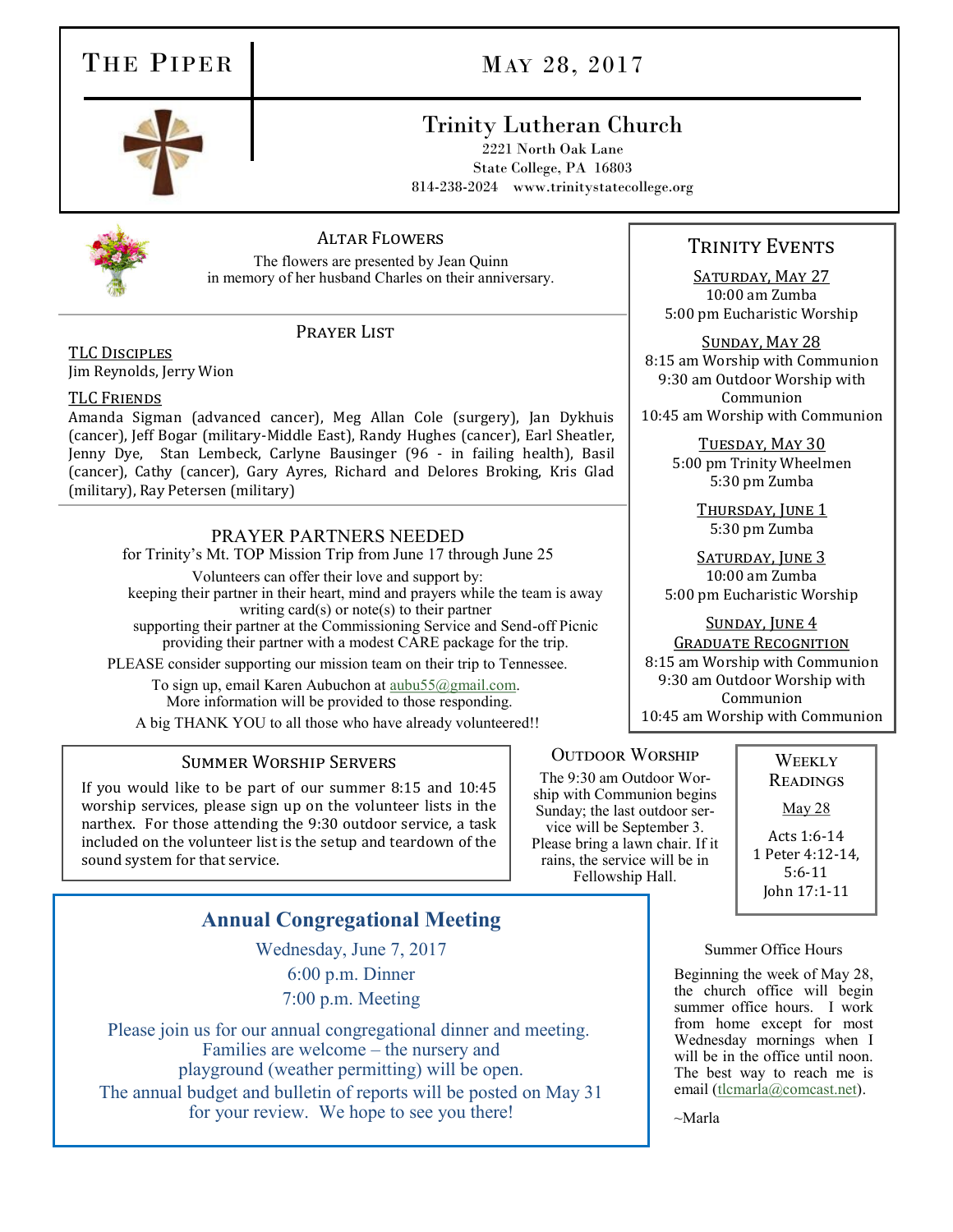

**IHS helps low income Centre County families become** financially stable and find solutions to a crisis through many different avenues.

Their Financial Care Program, The Centre County Fuel Bank, and their Free Furniture & Recycled Appliance Programs are just a few examples.

IHS has been able to help nearly 2,000 low-income Centre County residents over the past fiscal year.

Please join us to show your support on Monday, June 5, 2017 From 5pm - 9pm

Home D will donate 10% of all food sales!

# Can't make it in that night? You can still help!

We will donate \$1 to IHS for every Large Specialty Pizza sold during the month of June, so order your favorite today!